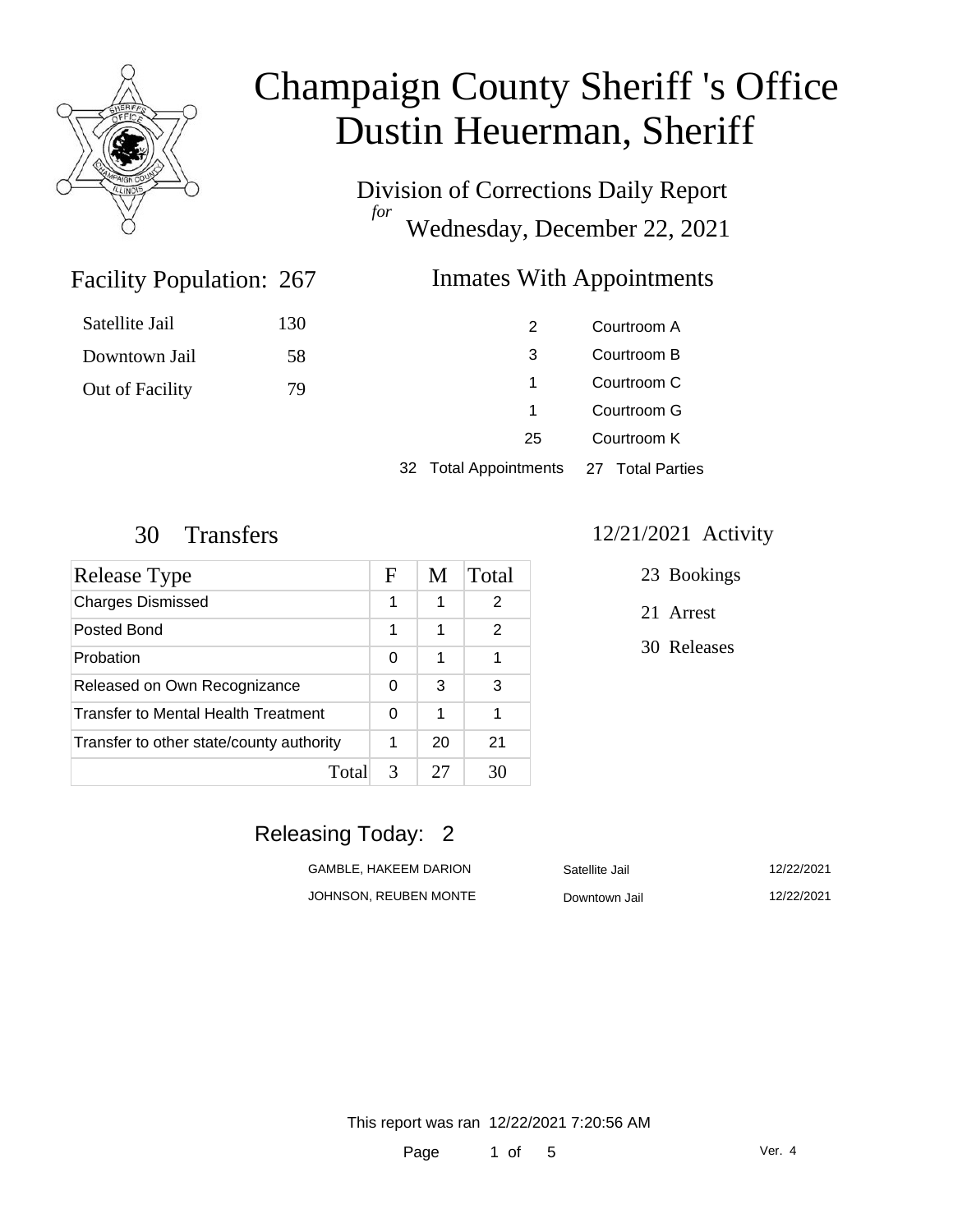

Division of Corrections Daily Report *for* Wednesday, December 22, 2021

#### Custody Status Count

- Electronic Home Dentention 18
	- Felony Arraignment 15
	- Felony Pre-Sentence 7
		- Felony Pre-Trial 197
	- Felony Pre-Trial DUI 3
	- Felony Sentenced CCSO 5
	- Felony Sentenced IDOC 8
		- Hold Other 2
		- Hold Sentenced IDOC 1
	- Misdemeanor Arraignment 2
		- Misdemeanor Other 1
		- Misdemeanor Pre-Trial 2
- Misdemeanor Sentenced CCSO 2
	- Petition to Revoke 1
	- Remanded to DHS 2
	- Traffic Sentenced CCSO 1
		- Total 267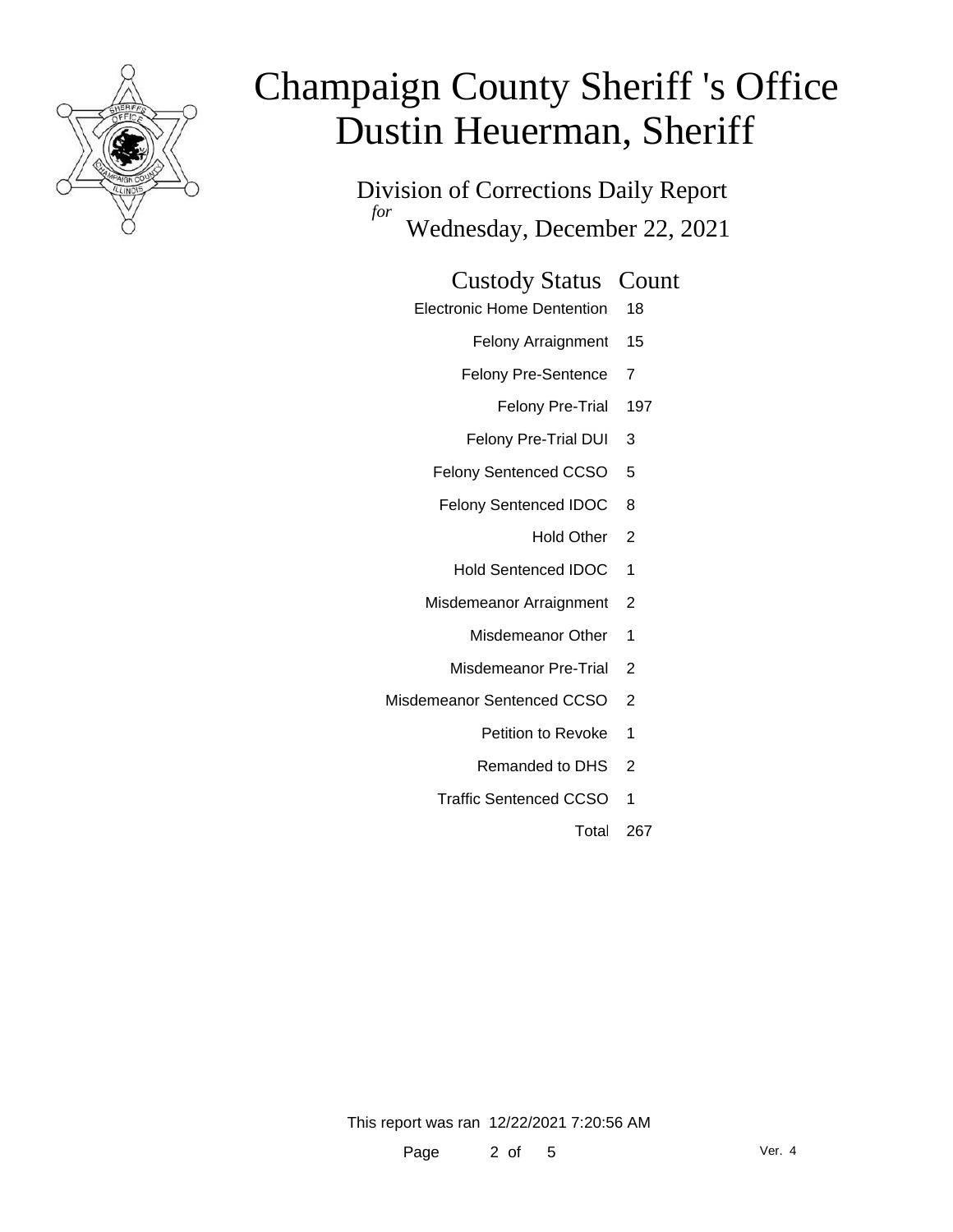

Division of Corrections Daily Report *for* Wednesday, December 22, 2021

### Inmates With Appointments

| Jailing Party Name             | Location    | Number of Records / Node |
|--------------------------------|-------------|--------------------------|
| ALSTON, KAREASHA QUAY-YONNA    | Courtroom K | 2 / Satellite Jail       |
| ANDING, TRAYVION J             | Courtroom K | 1 / Satellite Jail       |
| <b>BOXLEY, CHARLES OMAR</b>    | Courtroom K | 1 / Downtown Jail        |
| BRYANT, DANNY EUGENE           | Courtroom K | 1 / Satellite Jail       |
| CALKINS, STEVEN RAY            | Courtroom K | 1 / Satellite Jail       |
| CHAPPLE, MALIK BIANCO          | Courtroom K | 1 / Satellite Jail       |
| COLBERT, ARIEANA FELICIA       | Courtroom K | 1 / Satellite Jail       |
| COX, SEAN MICHAEL              | Courtroom K | 1 / Satellite Jail       |
| DAVIS-MURDOCK, ERION VASSHAD   | Courtroom K | 3 / Satellite Jail       |
| ENCINIA, MERCEDES LYNN         | Courtroom K | 1 / Satellite Jail       |
| FULLILOVE, CHRISTOPHER ANDRELL | Courtroom B | 1 / Downtown Jail        |
| GARDNER, LEON LARNELL          | Courtroom K | 1 / Satellite Jail       |
| HAMPTON, STAR DORIS            | Courtroom K | 1 / Satellite Jail       |
| HATHORN, MELVIN NATHANIEL      | Courtroom K | 1 / Satellite Jail       |
| HAYES, QUINCY AARON            | Courtroom K | 1 / Satellite Jail       |
| HUNT, TAVARIS EARL             | Courtroom C | 1 / Satellite Jail       |
| JOHN, SHAMIQUH THERESA         | Courtroom K | 1 / Satellite Jail       |
| JONES, CARLOS ANTONIO          | Courtroom A | 1 / Out of Facility      |
| MASON, RYAN ONEIAL             | Courtroom K | 1 / Satellite Jail       |
| MOORE, CHRISTOPHER ALLEN       | Courtroom B | 2 / Satellite Jail       |
|                                | Courtroom G | 1 / Satellite Jail       |
| PANZER, IAN RICHARD            | Courtroom K | 1 / Satellite Jail       |
| SENTER, PRENTICE EUGENE        | Courtroom K | 1 / Satellite Jail       |
| SHORTER, JAQUAN MAURICE        | Courtroom K | 1 / Satellite Jail       |
| STATON, TYLER CADE             | Courtroom K | 1 / Satellite Jail       |
| TAPSCOTT, CORNELIUS MONDRELL   | Courtroom K | 1 / Satellite Jail       |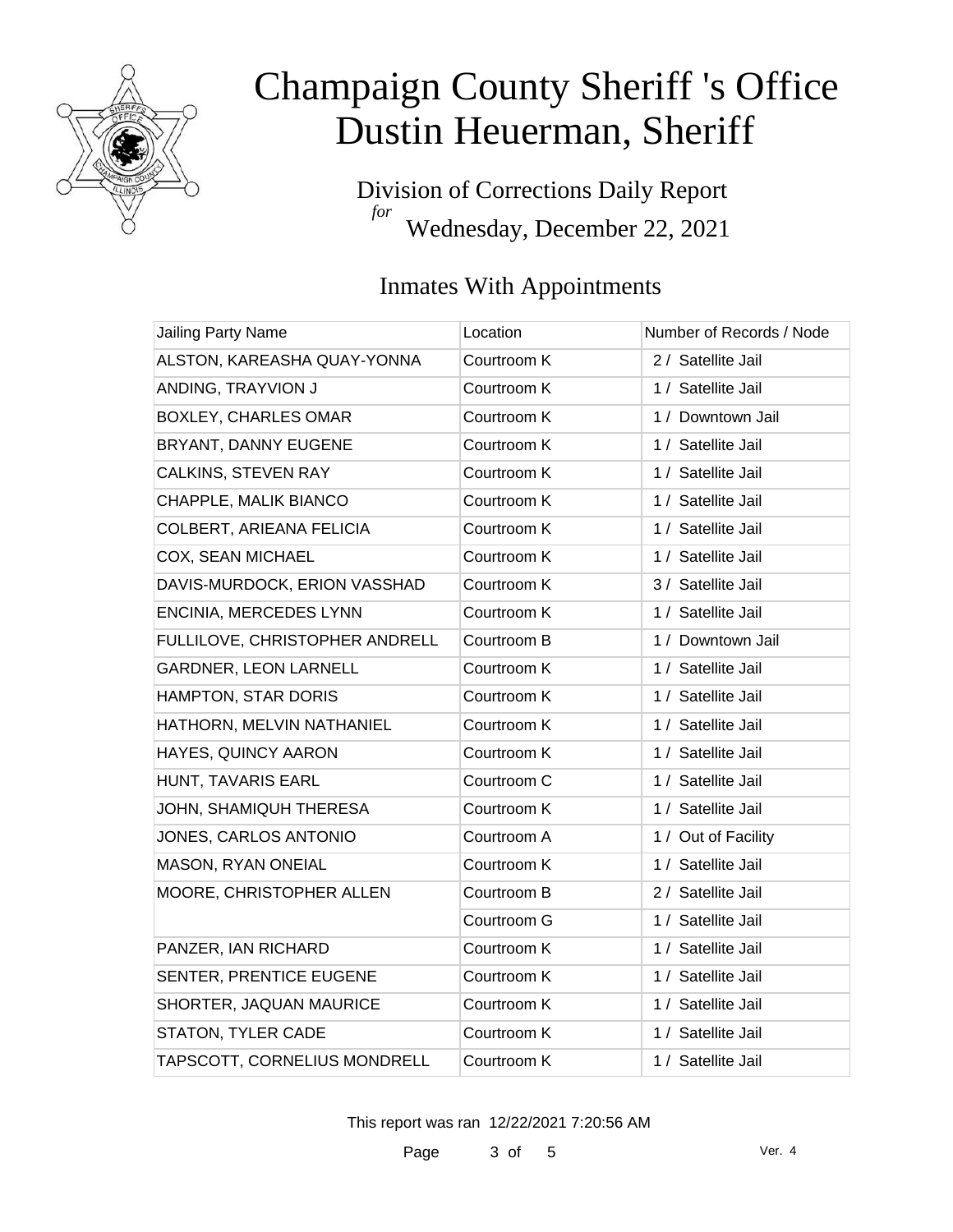

#### Division of Corrections Daily Report *for*

Wednesday, December 22, 2021

| VANDYKE, DARYL ANTHONY | ∣Courtroom A | 1 / Downtown Jail  |
|------------------------|--------------|--------------------|
| WHITLOCK, GEORGE ABRAM | Courtroom K  | 1 / Satellite Jail |

### **Transfers**

|   | Transfer to other state/county authority Satellite Jail  |                |
|---|----------------------------------------------------------|----------------|
|   | Transfer to other state/county authority Satellite Jail  |                |
| √ | Transfer to other state/county authority Downtown Jail   |                |
|   | Transfer to other state/county authority Out of Facility |                |
|   | Transfer to other state/county authority Out of Facility |                |
|   | Posted Bond                                              | Satellite Jail |
|   | Transfer to other state/county authority Satellite Jail  |                |
|   | Transfer to other state/county authority Satellite Jail  |                |
|   | Transfer to other state/county authority Satellite Jail  |                |
|   | Transfer to other state/county authority Downtown Jail   |                |
|   | Probation                                                | Satellite Jail |
|   | Transfer to other state/county authority Downtown Jail   |                |
|   | Released on Own Recognizance                             | Satellite Jail |
|   | Transfer to other state/county authority Satellite Jail  |                |
|   | Transfer to other state/county authority Satellite Jail  |                |
|   | <b>Charges Dismissed</b>                                 | Satellite Jail |
|   | Transfer to other state/county authority Satellite Jail  |                |
|   | Transfer to other state/county authority Downtown Jail   |                |
|   | <b>Charges Dismissed</b>                                 | Satellite Jail |
|   | Released on Own Recognizance                             | Satellite Jail |
|   | Transfer to other state/county authority Downtown Jail   |                |
|   | Transfer to other state/county authority Downtown Jail   |                |
|   | Transfer to other state/county authority Satellite Jail  |                |
|   | Transfer to other state/county authority Downtown Jail   |                |
|   | Released on Own Recognizance                             | Satellite Jail |
|   | Posted Bond                                              | Satellite Jail |
|   | Transfer to other state/county authority Satellite Jail  |                |

BECKETT, ANQWAUN JAWAUN BROWN, JAWON EDWARD CHATMAN, MICHAEL DAISEAN CLEMONS, STANNA DIAL, CLAYTON COLE DISHMAN, BYRON EUJEAN DYE, KENNE YAKIEM GWIN, RAYMOND CHARLES HARRIS, SHEMAR HARLEM HERRERA, ANDREW WESLEY HOGUE, HYMME DALE JORDAN, PATRICK RODEL LOVE, REGINALD MONTEAS LUSUADI, GLODI MALAK, ATILCAN NELSON, DARRYL WAYNE PELMORE, SHANNON DENISE REYNOLDS, DAVID ALLEN ROBINSON, LEON SOLOMON SESSUM, NICHOLAS C SMITH, TARRIO TERRELLE STARK, FARON MICHAEL STRONG, CORTEZ SUTTON, FRANKIE DMARVIO THATCH, CALVIN ANTHONY

BARRY, WILLIE DESMOND BAYS, JENNIFER ANNE